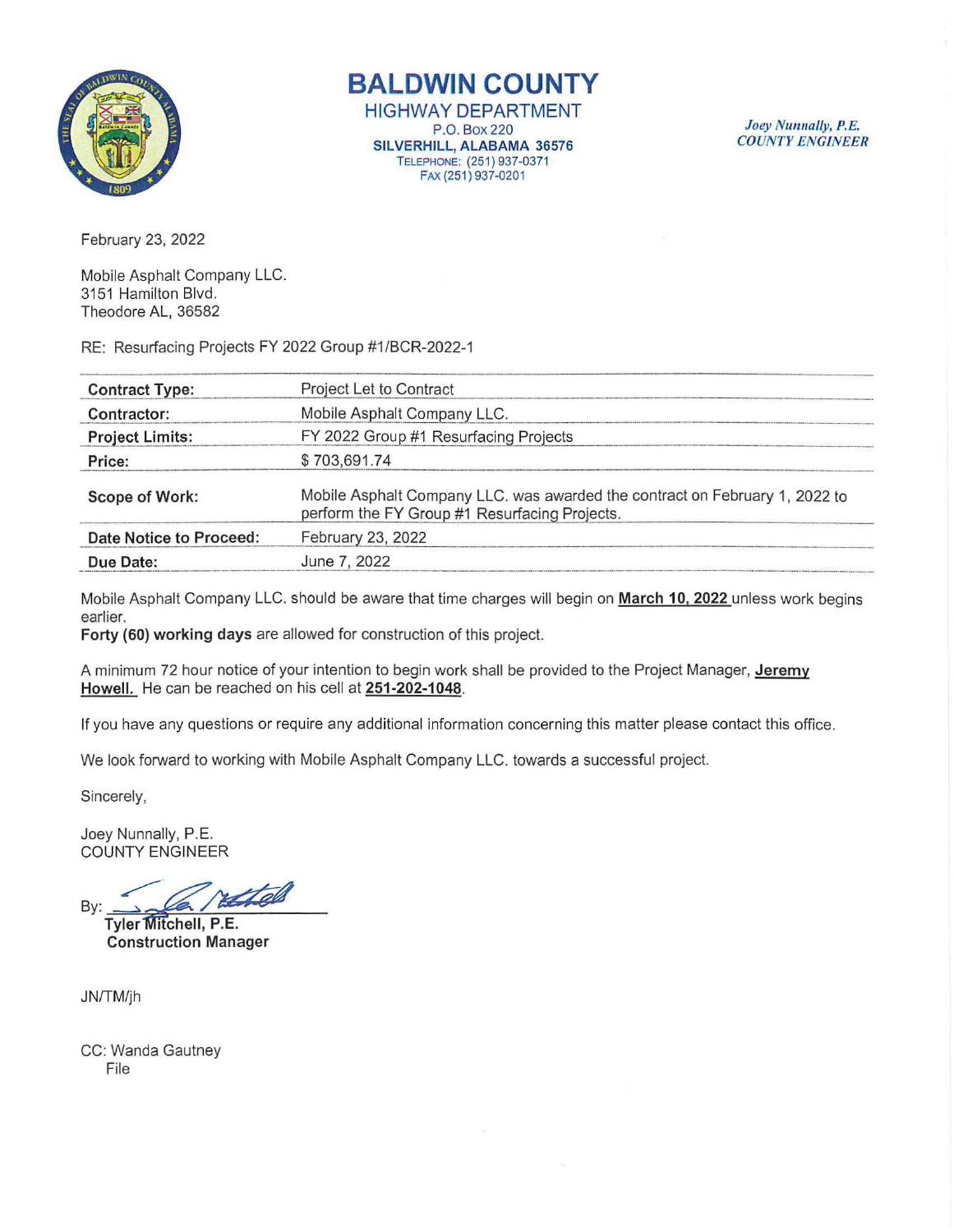#### **ITEM IX**

#### **CONTRACT FOR CONSTRUCTION SERVICES**

State of Alabama )

County of Baldwin )

This Contract for Construction Services (hereinafter referred to as "Contract") is made and entered into by and between the County of Baldwin, acting by and through its governing body, the **Baldwin Counfy Commission** (hereinafter referred to as "COUNTY"), and **Mobile Asphalt Company LLC,** (hereinafter referred to as "PROVIDER").

# **WITNESS ETH:**

**Whereas** the Baldwin County Commission at its **12/21/2021** meeting awarded the bid for the resurfacing of several Baldwin County road projects hereinafter referred to as **BALDWIN COUNTY RESURFACING PROJECTS 2022: Group# 1/BCR-2022·1** lo Mobile Asphalt Company LLC., Alternate 2 (All Labor Only}, in the amount of **SEVEN HUNDRED THREE THOUSAND SIX HUNDRED NINETY-ONE DOLLARS AND SEVENTY FOUR CENTS (\$703,691.74)** with a completion lime of **SIXTY (60) WORKING DAYS.** 

**NOW, THEREFORE,** in consideration of the premises and the mutual covenants herein contained, the sufficiency of which being hereby aclrnowledged, PROVIDER and COUNTY do hereby agree as follows:

- I. Obligations Generally. The COUNTY hereby retains, and the PROVIDER agrees to perform for the COUNTY, those public works services as hereinafter set forth. This document shall serve as the binding contract for the services of PROVIDER. PROVIDER shall immediately commence performance of the services outlined herein upon full execution of this Contract. All work shall be commenced and completed in a timely manner as, and at the times, herein set out. Time is of the essence for all provisions of this Contract.
- **11.** Recitals Included. The above recitals and statements are incorporated as part of this Contract and shall have the effect and enforceability as all other provisions herein.
- Ill. Professional Qualifications. For the pmpose of this Contract, the PROVIDER represents and warrants to the COUNTY that it possesses the professional, technical, and administrative personnel with the specific experience and training necessary to provide the professional services required herein.
- IV. No Prohibited Exclusive Franchise. The COUNTY neither perceives nor intends, by this Contract, a granting of an exclusive franchise or violation of Art. I, Section 22 of the Alabama Constitution.
- V. Representation/Warranty of Certifications, Etc. PROVIDER represents and warrants that PROVIDER is presently certified, licensed and otherwise permitted under all necessary and applicable laws and regulations to perform the services herein, and that PROVIDER shall renew, maintain, and otherwise ensure that all such certifications, licenses, and permits are current and valid, without  $\text{interruption}_{\tau}$  for-and through completion of the services. The representation and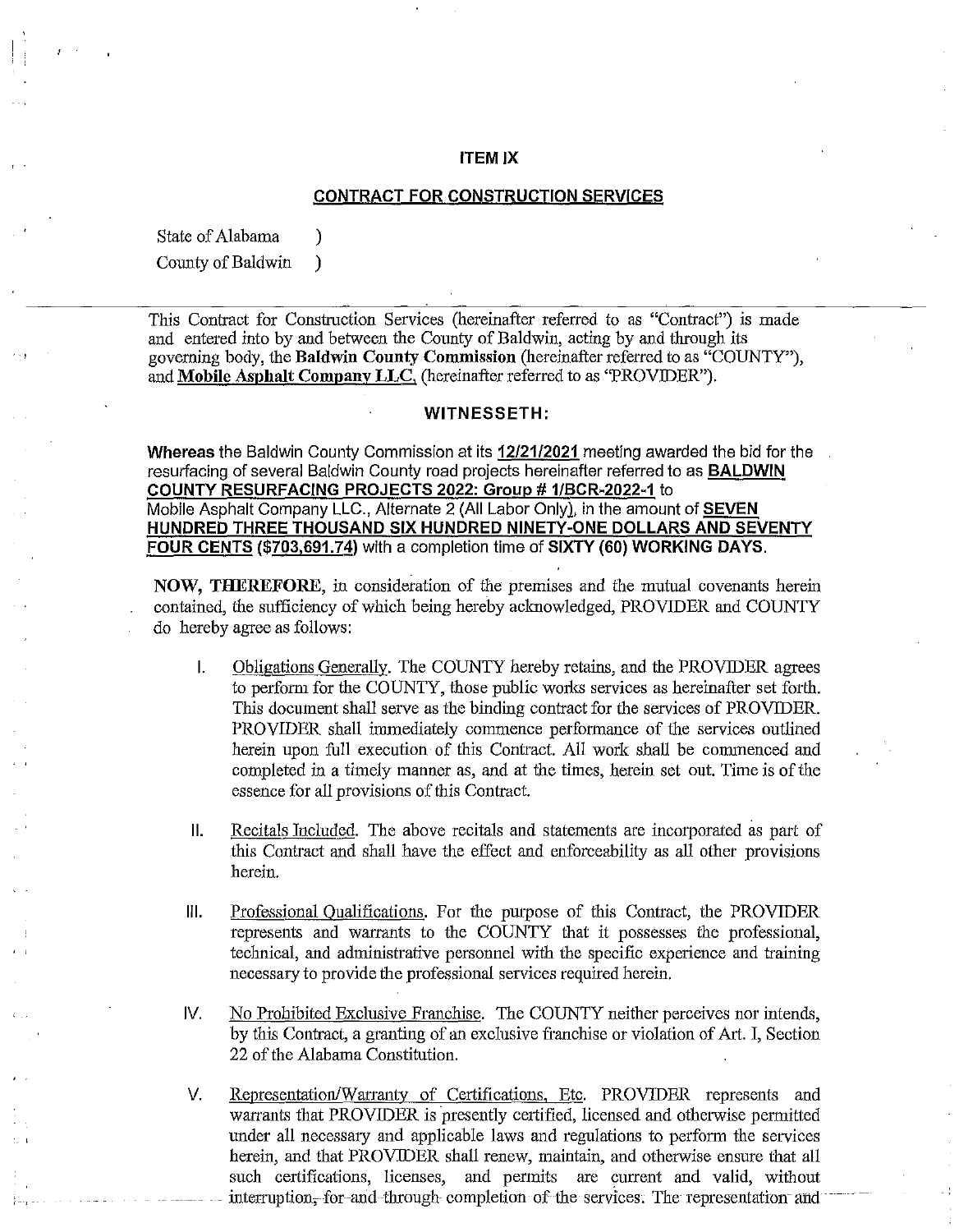warranty aforesaid is a material inducement to the COUNTY in entering this Contract, and the parties agree that the breach thereof shall be deemed material at the County's option.

- VI. Legal Compliance. The PROVIDER shall at all times comply with all applicable federal, state, local and municipal laws and regulations.
- VII. Independent Contractor. PROVIDER acknowledges that it is an independent contractor, and PROVIDER shall at all times remain as such-in-performing-theservices under this Contract. PROVIDER is not an employee, servant, partner, or agent of the COUNTY and has no authority, whether express or implied, to contract for or bind the COUNTY in any manner. The parties agree that PROVIDER shall be solely responsible for and shall have full and unqualified control over developing and implementing its own means and methods, as it deems necessary and appropriate, in providing the aforementioned services, and that the COUNTY's interests herein are expressly limited to the results of said services. PROVIDER is not entitled to unemployment insurance benefits, and PROVIDER is responsible for and obligated to pay any and all federal and state income tax on any monies paid pursuant to this Contract.
- VIII. No Agency Created. It is neither the express nor the implied intent of PROVIDER or COUNTY to create an agency relationship pursuant to this Contract. Therefore, the PROVIDER does not in any manner act on behalf of COUNTY, and the creation of such a relationship is prohibited and void.
- IX. Unenforceable Provisions. If any one or more of the provisions contained herein shall, for any reason, be held to be invalid, illegal or unenforceable in any respect, then such provision or provisions shall be deemed severable from the remaining provisions hereof, and such invalidity, illegality or unenforceability shall not affect any other provision hereof. This Contract shall be construed as if such invalid, illegal or unenforceable provision had never been contained herein.
- X. Entire Agreement. This Contract represents the entire and integrated agreement between COUNTY and PROVIDER and supersedes all prior negotiations, representations, or agreements, either written or oral. This agreement may be amended only by written instrument signed by all parties.
- XI. Failure to Strictly Enforce Performance. The failure of the COUNTY to insist upon the strict performance of any of the terms, covenants, agreements and conditions of this Contract shall not constitute, and shall never be asserted by PROVIDER as constituting, a default or be construed as a waiver or relinquishment of the right of the COUNTY to thereafter enforce any such term, covenant, agreement, or condition, but the same shall continue in full force and effect.
- XII. Assignment. This Contract, or any interest herein, shall not be assigned, transferred or otherwise encumbered by PROVIDER without the prior written consent of the COUNTY, which may be withheld or granted in the sole discretion of the COUNTY.
- XIII. Ownership of Documents/Work. The COUNTY shall be the owner of all copyright or other intellectual property rights in reports, documents and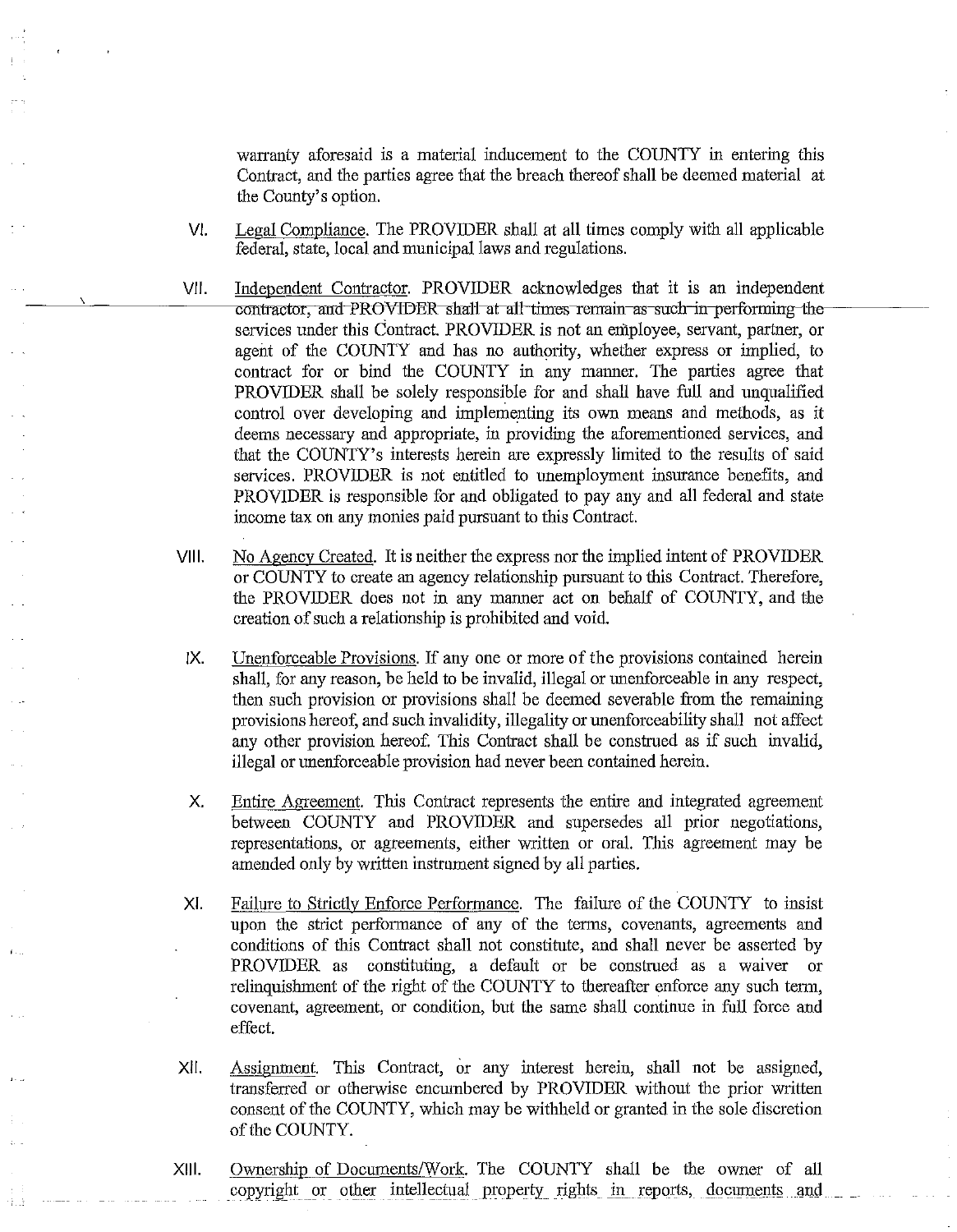deliverables produced and paid for under this Contract, and to the extent permitted by Alabama law, any such material may be reproduced and reused at the discretion of the COUNTY without payment of further consideration. PROVIDER shall not transfer, diselose, or otherwise use such information for any purpose other than in performance of the services hereunder without the COUNTY's prior written consent, which may be withheld or granted in the sole discretion of the COUNTY.

XIV. Notice. Notice required herein shall be in writing, unless otherwise allowed, and said notice shall be deemed effective when received at the following addresses:

> PROVIDER: Mobile Asphalt Company L.L.C. Post Office Box 190279 Mobile, AL 36619

COUNTY: Baldwin County Commission c/o Chairman 322 Courthouse Square Suite 12 Bay Minette, AL 36507

XV. Services to be Rendered. PROVIDER is retained by the COUNTY as a professionally qualified Contractor. The general scope of work for the .services shall include all the terms and conditions being expressly incorporated herein by reference, and without limitation will encompass:

The work consists of properly performing the following tasks in accordance with the plans, specifications, regulations, codes and good engineering and construction practices:

# **FOR CONSTRUCTION OF BALDWIN COUNTY RESURFACING PROJECTS 2022: Group# 1/BCR-2022·1;**

A. PROViDER will provide ongoing communications with COUNTY regarding this service, including updates, emails and etc. as requested. Additionally, PROVIDER will meet with COUNTY as needed or requested.

B. PROVIDER is responsible for the professional quality, technical accuracy, timely completion and coordination of all services furnished by or in relation to this Contract.

C. PROVIDER represents and warrants that its services shall be perfonned within the limits and standards provided by the COUNTY, in a manner consistent with the level of care and skill ordinarily exercised by similar providers under similar circumstances at the time the services are performed.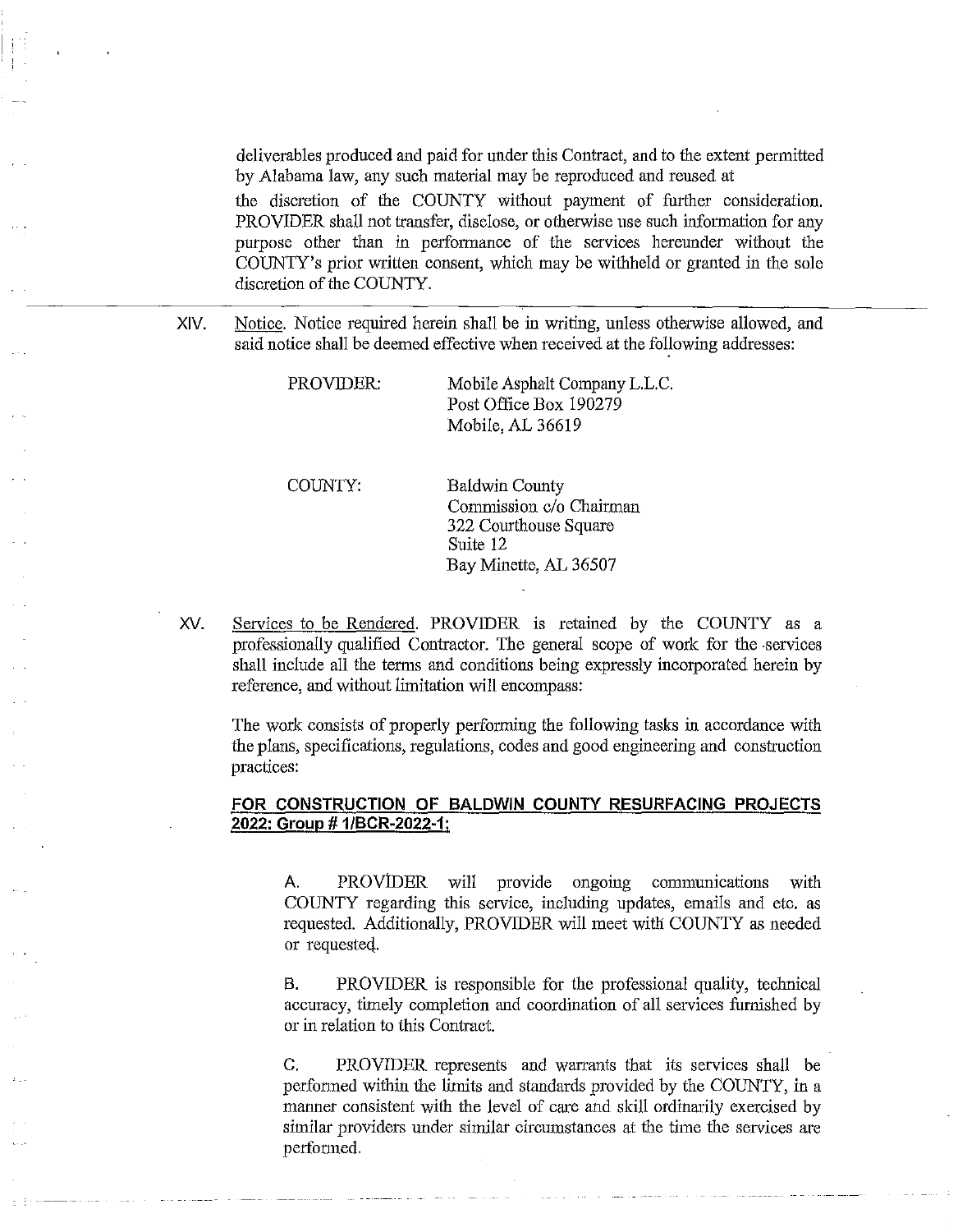#### ATTACHMENTS:

The exhibits and/or attachments listed below are specifically included as a necessary part of this Contract, and the same shall not be complete without such items, to wit:

- **Construction Plans for BALDWIN COUNTY RESURFACING**  PRQJEG-T-S-202~Greup **#** 1/BGR-202~-1
- **Scope of Work**
- **Baldwin County Asphalt Specification # WG21-47**

County and Provider/Contractor jointly shall cause such items as listed above to contain dates, signatures of the parties with authorization to malce such signatures, and sufficient marks and references back to this Contract noting their inclusion and attachment hereto. In any event of a conflict between this document and the attachments referenced above, this document shall govern.

#### XVI. General Responsibilities of the COUNTY.

A. The COUNTY shall provide reasonable notice to PROVIDER whenever the COUNTY actually observes or otherwise actually becomes aware of any development that affects the scope or time of PROVIDER's services hereunder or any defect or nonconformance in the work of PROVIDER.

B. The COUNTY shall pay to PROVIDER the compensation subject to the terms set out below.

XVII. Termination of Services. The COUNTY may terminate this Contract, with or without cause or reason, by giving fifteen (15) days written notice of such to the PROVIDER. Upon receipt of such notices, PROVIDER shall discontinue its work to the extent specified in the notice.

In the event of termination, the COUNTY shall pay PROVIDER for all services satisfactorily rendered, and for any expenses deemed by COUNTY to be a reimbursable expense incurred pursuant to this Contract and prior to the date of termination.

- XVIII. Compensation Limited. The compensation to be paid to the PROVIDER shall be the full compensation for all work perfonned by PROVIDER under this Contract. Any and all additional expenditures or expenses of PROVIDER, not listed in full within this Contract, shall not be considered as a part of this Contract and shall not be demanded by PROVIDER or paid by COUNTY.
- XIX. Direct Expenses. Compensation to PROVIDER for work shall be paid on contract unit prices for work completed by Provider upon approval of the County Engineer. Said compensation shall be all inclusive, including without limitation, reimbursement of all cost, incidentals and operating expense associated with those directly engaged in performance of the requested services
- XX. Method of Payment. PROVIDER shall submit invoices to the COUNTY for payment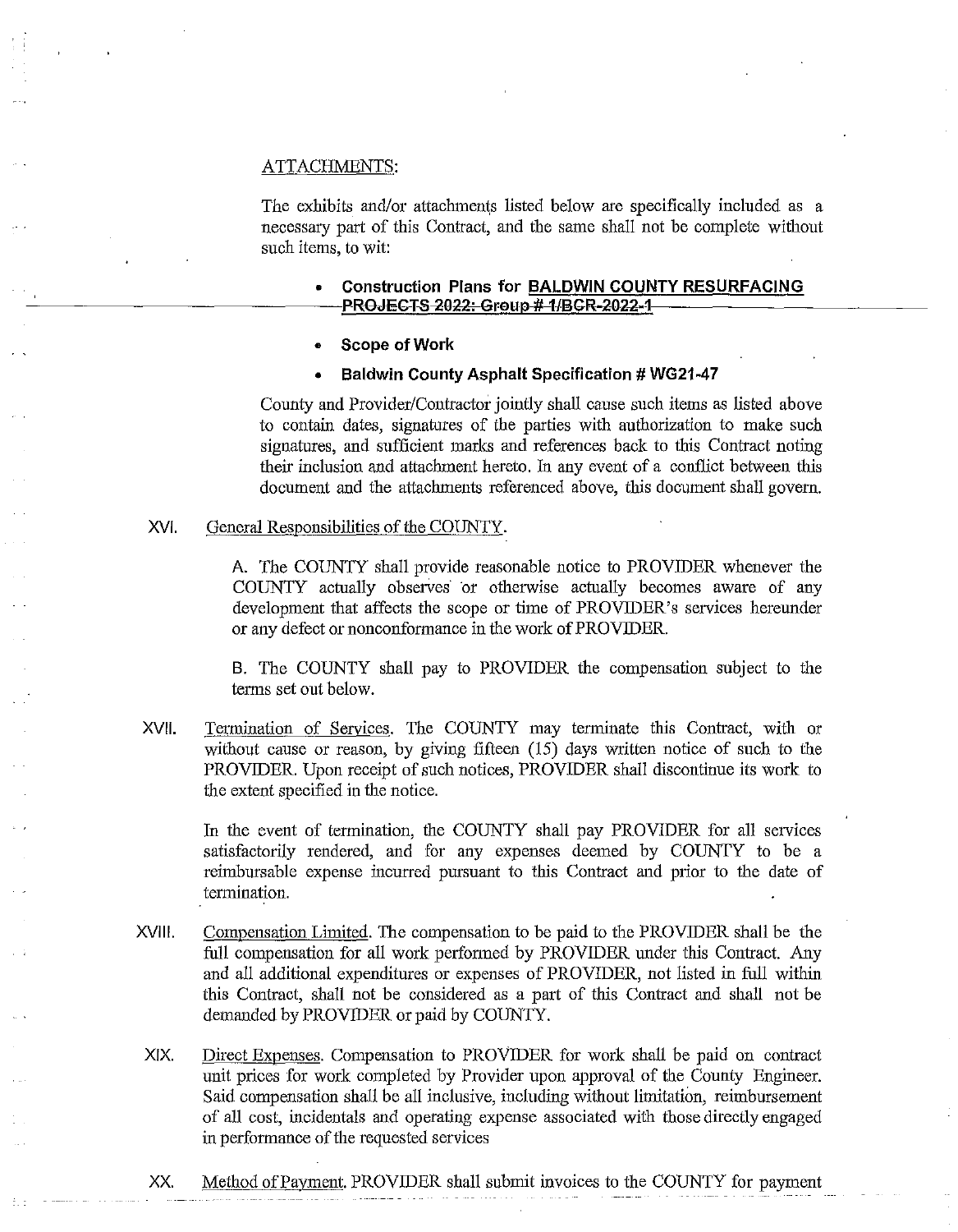for work performed. Such invoice shall be accompanied by a detailed account of compensation to be paid PROVIDER.

Payment shall be made by the COUNTY within thirty (30) days of the approval of the invoice submitted by the PROVIDER. The COUNTY agrees to reyiew and approve invoices submitted for payment in a timely manner.

In making the partial payments, there shall be retained not more than **five percent** of the estimated amount of work done and the value of materials stored on the site or suitably stored and insured off-site, and **after 50 percent completion** has been accomplished, no further retainage shall be withheld. The retainage as set out above shall be held until final completion and acceptance of all work covered by the contract unless the escrow or deposit arrangement as described in Code of Alabama 1975 Section 39-2-12 subsections (f) and (g) is utilized. Provided, however, no retainage shall be withheld on contracts entered into by the Alabama Department of Transportation for the construction or maintenance of public highways, bridges, or roads.

Upon completion of work, the contractor must advertise for 30 days, once per week for 4 straight weeks in a newspaper of general circulation and provide proof of advertisement. Final payment will be made 30 days after the last day of advertisement.

- XX/. Effective Dates. This Contract shall be effective and commence immediately upon the same date as its full execution. The Contractor shall have  $SIXTY (60)$ **W 0 R KING DAYS** after the notification to proceed to complete the work. The contract shall terminate upon either the expiration of no more than **SIXTY (60) WORKING DAYS** after the notification to proceed is given or upon a written notification thereof received by either party within the required fifteen (15) day period, unless extended by the County. [Nothing herein stated shall prohibit the County from otherwise terminating this Contract according to the provisions herein.]
- $\frac{1}{1}$ XXII. Force Majeure. The Parties hereto shall incur no liability to the other if performance becomes impossible or impracticable by reason of an event or effect that the parties could neither have anticipated nor controlled. This allowance shall include both an act of nature and acts of third parties. Any costs that would otherwise be incurred and/or necessitated by the provisions herein shall be alleviated for either party by such event or effect.
- XXIII. Indemnification. Provider shall indemnify, defend and hold the County and its Commissioners, affiliates, employees, agents, and representatives (collectively referred to in this section as "COUNTY") harmless from and against any and all claims, demands, liabilities, damages, losses, judgments, costs, and expenses including, wi1hout limitations, attorneys' fees and costs, for any and all personal injury (including death) and property damage of any kind or nature whatsoever, incurred by, asserted against, or imposed upon COUNTY, as a result of or in any manner related to provision of services hereunder, or any act or omission, by Provider. Contractor shall provide the COUNTY with proof of general liability coverage including the COUNTY as an additional insured. This indemnification shall survive the expiration or termination of this Contract.

XXIV. Number of Originals. This Contract shall be executed with three (3) originals, all of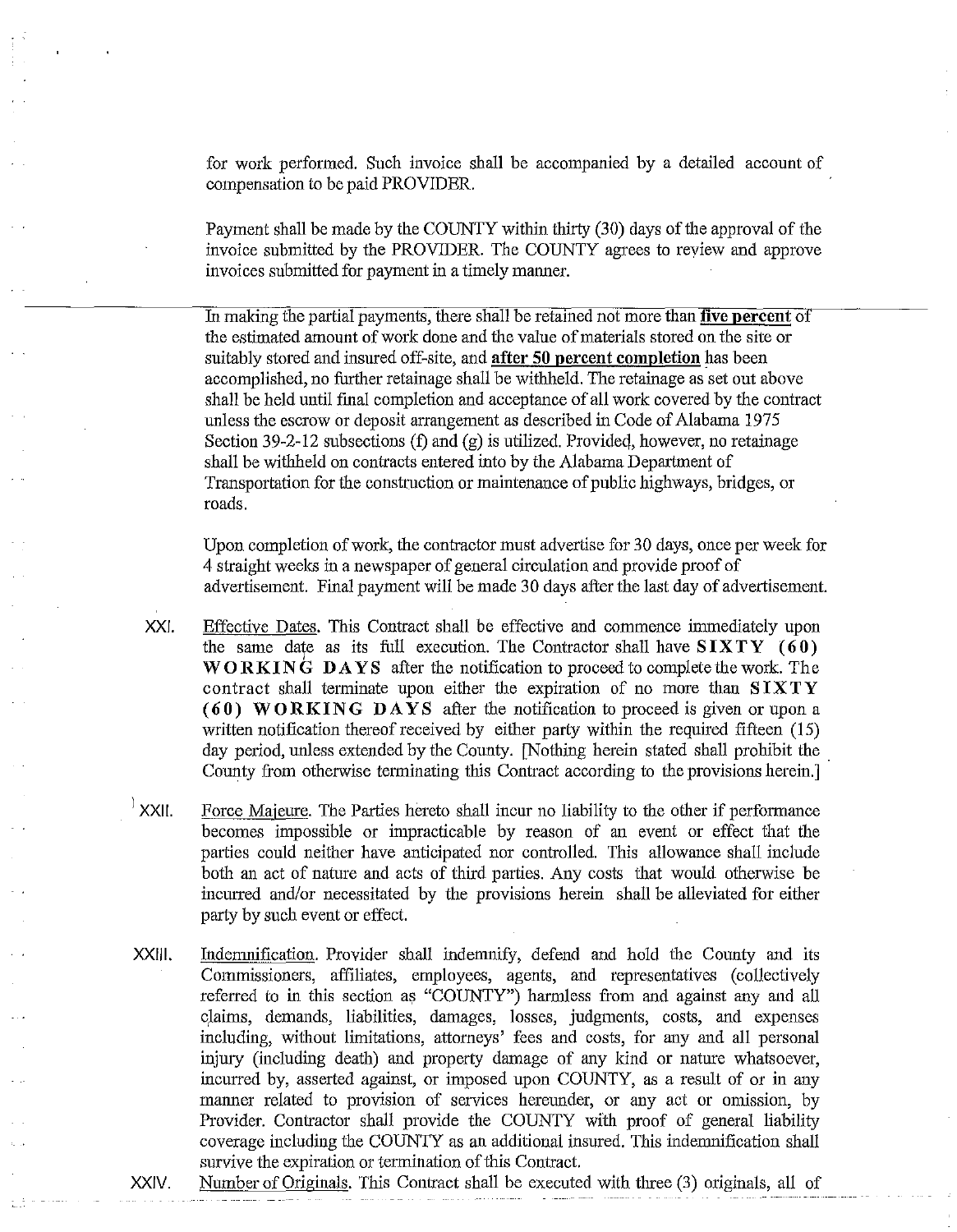which are equally valid as an original.

- XXV. Governing Law. This Contract in all respects, including without limitation its formation, validity, construction, enforceability and available remedies, shall be governed by the laws of the State of Alabama, without regard to Alabama conflict of law principles.
- ------~!-. -Insurance;--'Phe-Prnvider;-shall-prnvide-all--insurance-required-in-Hem-VfII-Insurance----- Reguirements as set forth in the Documents and Construction Specifications. Prior to performing services pursuant to this Contract, Provider shall carry, with insurers satisfactory to County, throughout the term of hereof: Auto Liability Insurance, including owned, hired and non-owned vehicles, with limits of not less than \$1,000,000, combined single limit, for both bodily injury liability and property damage liability each occurrence; Commercial General Liability Insurance, including all contractual liability hereunder, with limits not less than\$1,000,000, combined single limit, for both bodily injury liability and property damage liability each occurrence; and Worker's Compensation Insurance, meeting the statutory limits of the State of Alabama and Employer's Liability Insurance fully covering all employees and supervisors participating in the work at the subject property site. All liability insurance shall name the County as an additional insured .. Prior to commencing operations hereunder, a Certificate ofinsurance evidencing such coverage, satisfactory to County, shall be furnished to County, which shall specifically state that such insurance shall provide for at least thirty (30) days' notice to County in the event of cancellation, termination or any change in such insurance policies. The workers compensation certificate shall bear an endorsement clearly evidencing a waiver of the right of subrogation against County and County Representatives. Should Provider fail to furnish current evidence upon demand of any insurance required hereunder, or in the event of cancellation, termination or change in any such insurance, County may, at its option, suspend this Agreement until insurance is obtained, terminate this Agreement innnediately without further action, or hold Provider in material default and pursue any and all remedies available. (Note: The Provider shall be required to provide the insurance required in Item VIII Insurance Requirements as set forth in the Documents and Construction Specifications, and the provisions contained herein shall be adjusted accordingly.)
- XXVII. Surety. As a material inducement for the County to enter this Contract, any and all bond and/or surety guarantees required by the County in reference to the Project shall be in a form acceptable to the County and shall, without limitation, meet the following requirements:

A. Acceptance of Surety. The bond and/or surety document must be reviewed by, and be acceptable to, County staff and approved by the County Commission. In the event that such document is not in an acceptable form at any time prior to or during the term of this Contract, the services and/or work described in this Contract shall either not commence or immediately cease, depending on the situation. Any project delay that is attributable to the County's acceptance, or non-acceptance, of the bond and/or surety document form shall in no way be consider as a delay caused by the County, and the Contractor and/or Provider waives all rights to claim that any such delay was the fault of the County.

B. Value of Surety. The bond and/or surety guarantee shall be of an amount equal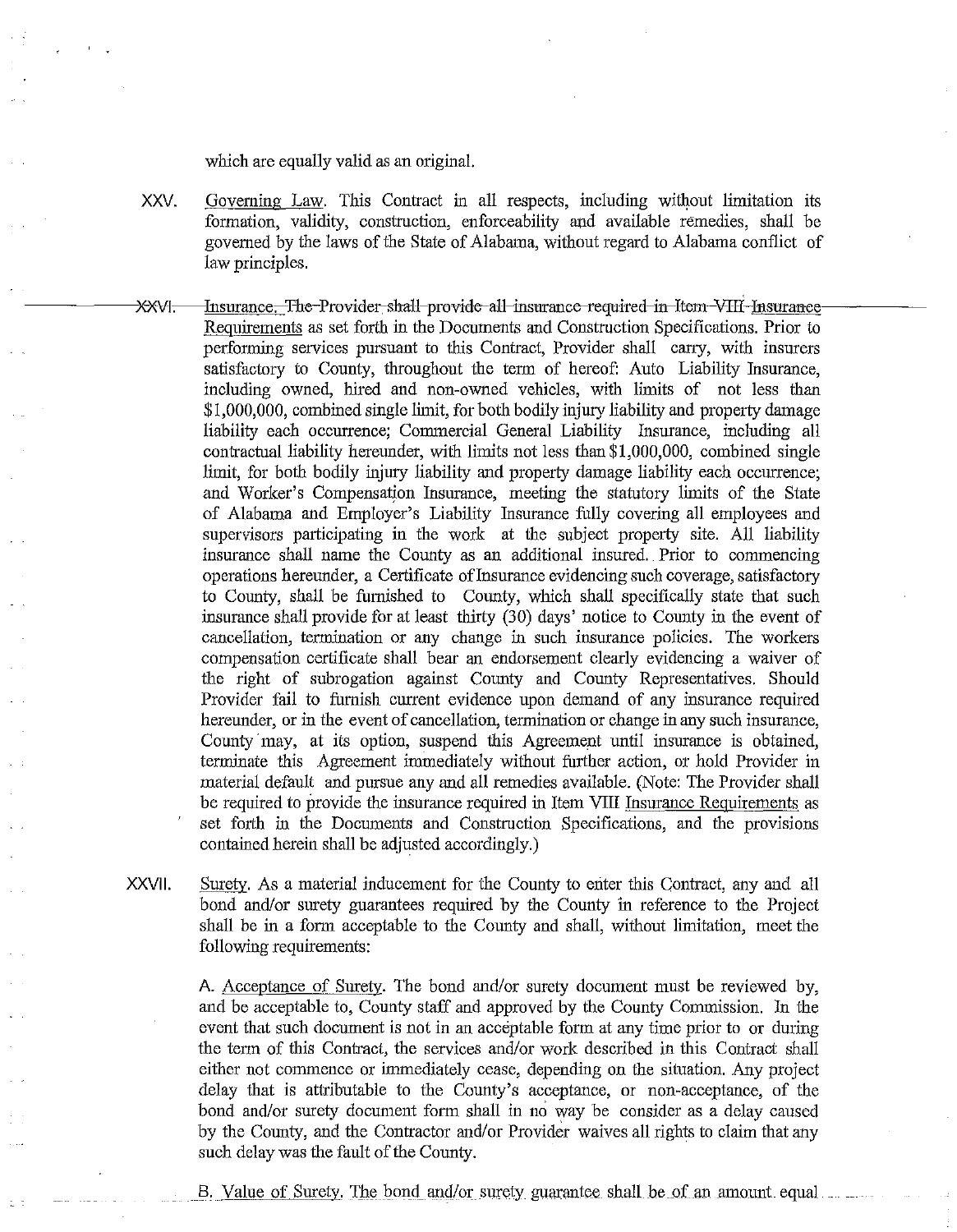to or greater than I 00 percent of the total cost identified in the bid response.

C. Term of Surety. Any bond and/or surety guarantees required by the County must be valid at all times during the life of this Contract or as set forth in the Project Bid Requirements. Notwithstanding anything written or implied herein to the contrary, in no event shall the bond and/or surety document lapse, terminate, expire, or otherwise become invalid prior to the County, or the County's authorized agent, -providing a written Notice-to-the-Provider/Contractor-that the Project is in fact. completed in all respects. Said Notice from the County or its authorized agent shall not be provided until the County, in its sole discretion, is satisfied that the Project is complete in all respects.

D. Scope of the Surety. The terms and provisions of any bond and/or surety guarantee provided as part of this Project shall in all respects, without limitation, be consistent, and in agreement with, the provisions of this Contract. In the event that the bond and/or surety guarantee is in conflict with this Contract, this Contract shall govern. Neither this section nor this provision limits the duties of the Provider/Contractor to satisfy all of the requirements in this Contract.

## XXV/11. Liquidated Damages

Liquidated damages will be assessed according to the Alabama Department of Transportation Standard Specifications for Highway Construction 2018 Edition, Section 108.11.

## XXIX. TITLE39/CODE OF ALABAMA COMPLIANCE

As a condition of any Bid Award and the respective contract(s) pursuant thereto, the County places full reliance upon the fact that it is the sole responsibility of any contractor, person or entity entering into such a contract with Baldwin County for the prosecution of any public works to ensure that they and/or any of their respective agents comply with all applicable provisions of Sections 39-1-1, et seq., Code of Alabama (1975), as amended. More specifically, any contractor, person or entity entering into such a contract with Baldwin County for the prosecution of any public works shall be in compliance with, and have full knowledge of, the following provisions of Title 39:

"(f) The Contractor shall, immediately after the completion of the contract give notice of the completion by an advertisement in a newspaper of general circulation published within the city or county in which the work has been done, for a period of four successive weeks. A final settlement shall not be made upon the contract until the expiration of 30 days aftet the completion of the notice. Proof of publication of the notice shall be made by the contractor to the authority by whom the contract was made by affidavit of the publisher and a printed copy of the notice published ... . §39-l-l(f) Code of Alabama (1975), as amended.

"(g) Subsection (f) shall not apply to contractors performing contracts of less than fifty thousand (\$50,000) in amount. In such cases, the governing body of the contracting agency, to expedite final payment, shall cause notice of final completion of the contract to be published one time in a newspaper of general circulation, published in the county of the contracting agency and shall post notice of final completion on the agency's bulletin board for one week, and shall require the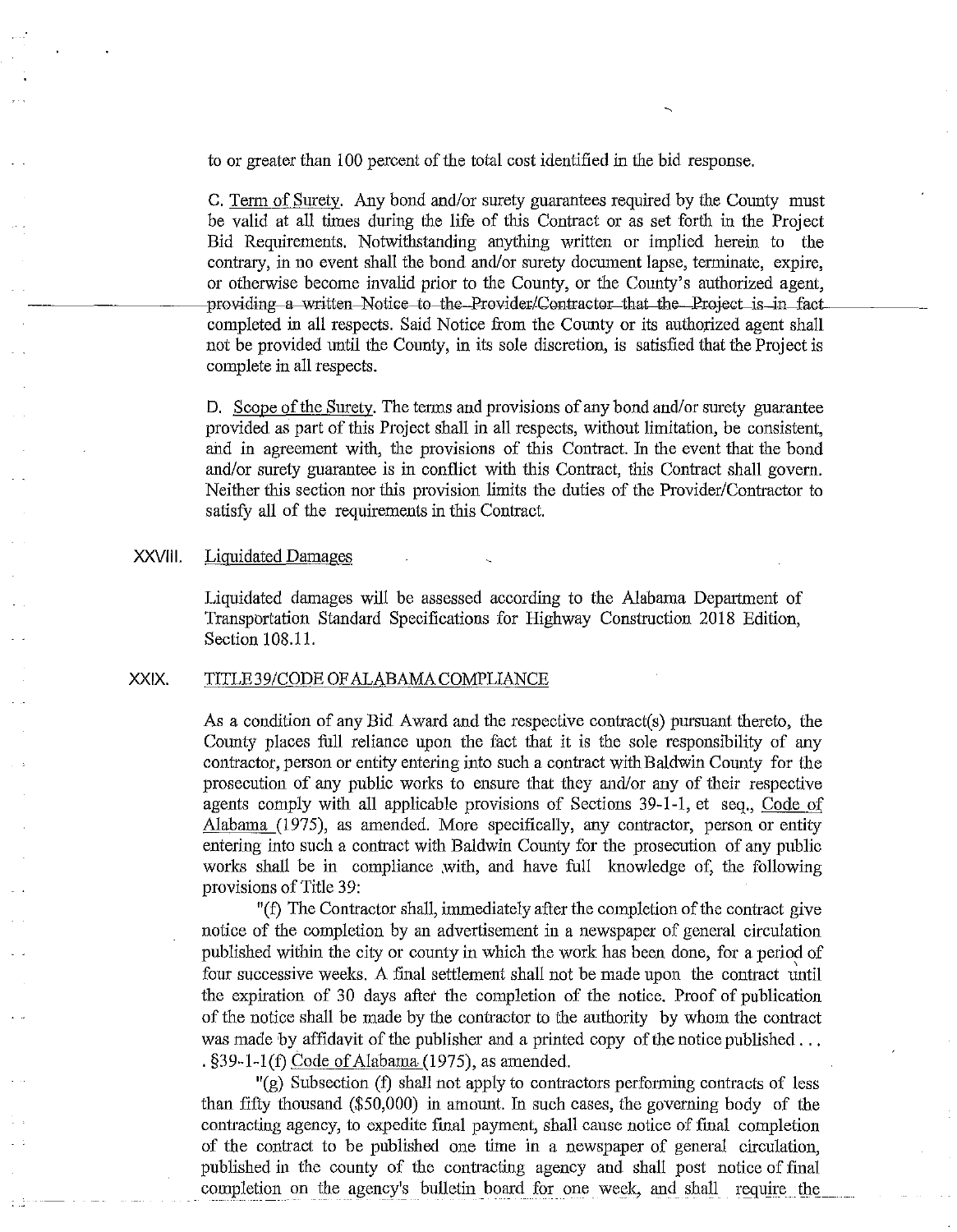contractor to certify under oath that all bills have been paid in full. Final settlement with the contractor may be made at any time after the notice has been posted for one entire week." §39-1-l(g) Code of Alabama (1975), as amended.

:XXIX. The public works project which is the subject of this invitation to bid is funded by County funding.

NOTE: Any failure-to-fully-comply-with-this-section-or-any-applicable-laws-of-the-State-of-Alabamashall be deemed a material breach of the terms of both the Bid Award and the respective contracts resulting there from. Furthermore, Baldwin County takes no responsibility for resulting delayed payments, penalties, or damages as a result of any failure to strictly comply with Alabama Law.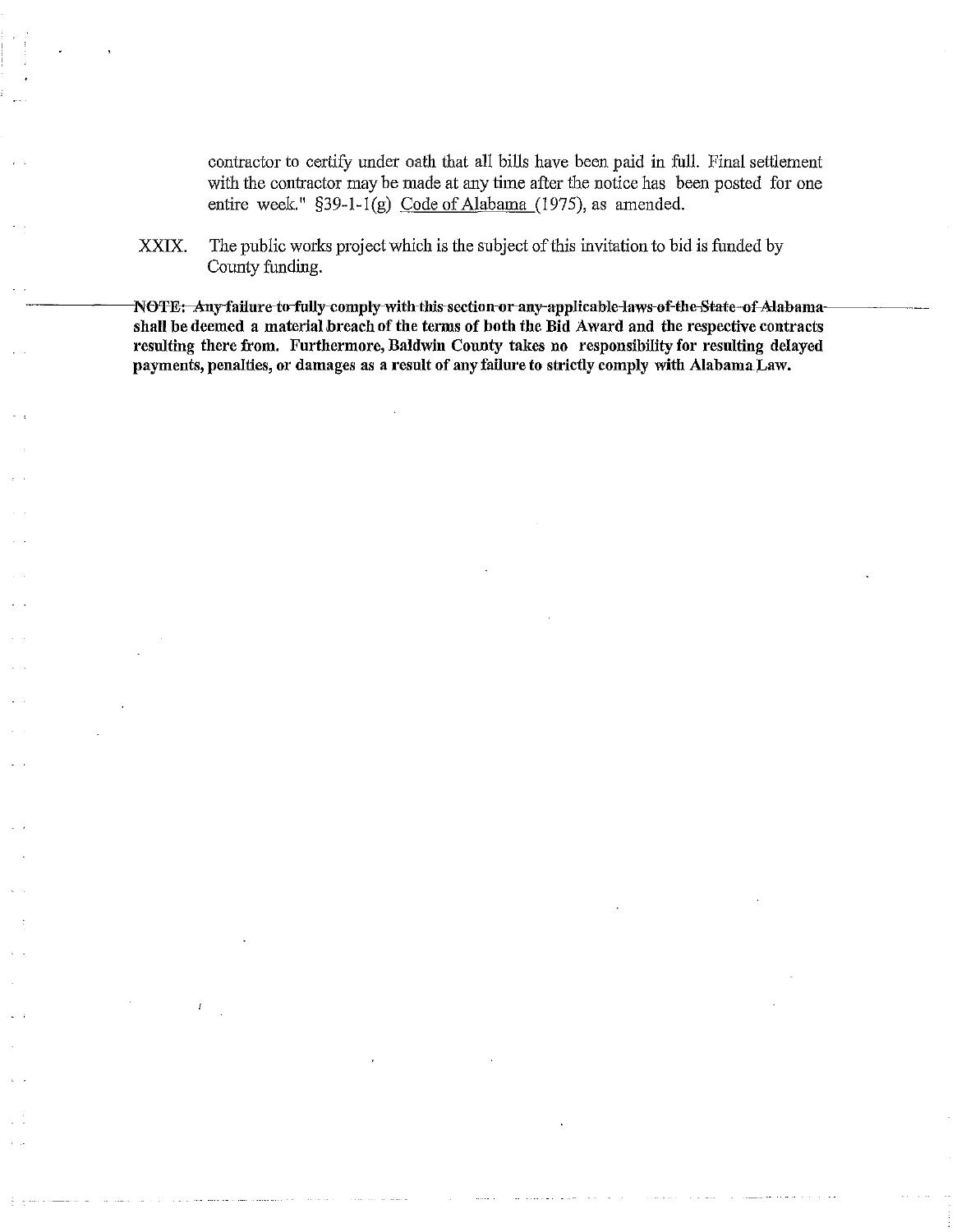IN WITNESS WHEREOF, the parties hereto, by and through their duly authorized representatives, have executed this Contract on the last day of execution by the COUNTY as written below.

COUNTY<br>BALDWIN COL ATTEST: **Y COMMISSION**  $O<sup>2</sup>$  $O<sub>2</sub>$ 22 /Date  $\overline{C}$ County Administrator hairman /Date

PROVIDER:

By Date

**NOTARY PAGE TO FOLLOW:**